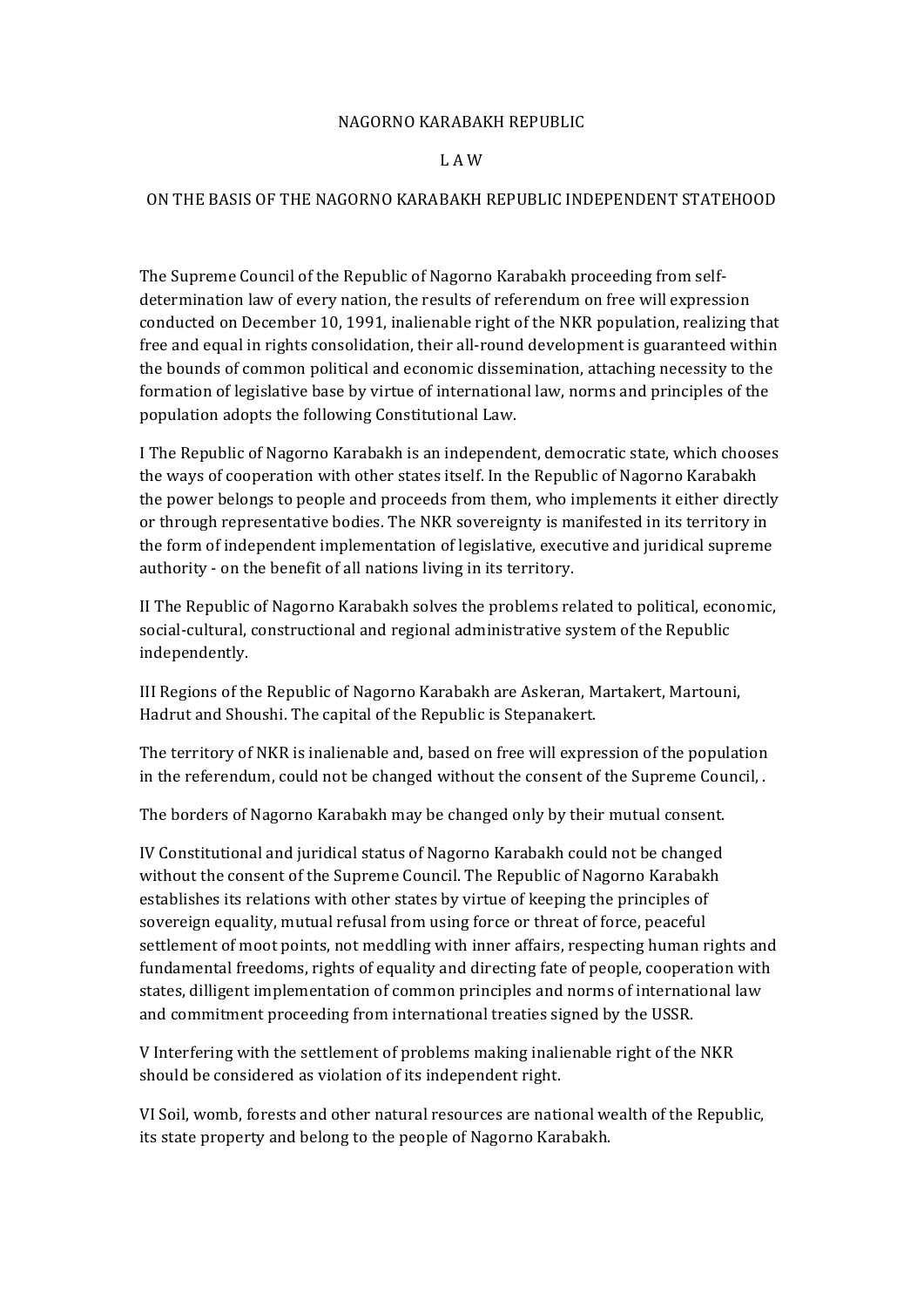Former union, union-republic and republic objects placed under the authority of departments are the property of the Republic of Nagorno Karabakh. Economy of the NKR compiles a national economic complex, which includes all rights of distribution and exchange of production in the territory of the Republic.

VII In the Republic equality of all kinds of property right is recognized, and free business is incited. The Republic protects the rights of proprietors, and creates favourable conditions for all kinds of economic activities for ensuring economic independence of the state.

The highest body of state authority of the Republic is the NKR Supreme Council, and during the periods of sessions - the presidency of of the Supreme Council.

The Council of Ministers of NKR, i.e. the Government of NKR, created by the Supreme Council and accountable to it, is an executive and administrative body of state authority of the Republic of Nagorno Karabakh.

Before the adoption of Constitution of NKR, commissions of the NKR Supreme Council, its presidency and the NKR Council of Ministers are defined by the law "On the NKR Supreme Council" and "On the Council of Ministers".

VIII The jurisdiction of the NKR, in the person of state authority and administrative governing body, includes:

1. adopting the NKR Constitution and laws, proposing amendments to them and monitoring their observance:

2. changinng the borders of the Republic of Nagorno Karabakh, creating and liquidating national territorial formations, regions, towns, settlements, villages and other populated areas their naming, renaming and creating and displacing administrative centres:

3. observing sovereignty, state order, rights and freedoms of the citizens of the Republic. Introducing martial law and state of emergency in the whole territory of the Republic or in separate places, and in case of emergency creating provisional bodies for normalizing the situation, observing law and order, liquidating threat of security of the citizens:

4. appointing chairman of the NKR Supreme Council, asserting the staff of the NKR Supreme Council and proposing amendment to it, creating and liquidating republican ministries, state committees and departments, appointing and dismissing their heads, regulating the management of activities of state authorities and the links, defining the procedure of commissions and principles:

5. conducting social-economic and scientific-technical policy, defining the procedure of explotation of soil, womb, forests, waters and other natural resources, implementing ecological policy:

6. elaborating and passing state plans of economical, social development, state budget and approving accounts on them:

7. defining control over financial and credit activities of the Republic, passing common tax policy for collecting revenue for creating state budget, establishing central tax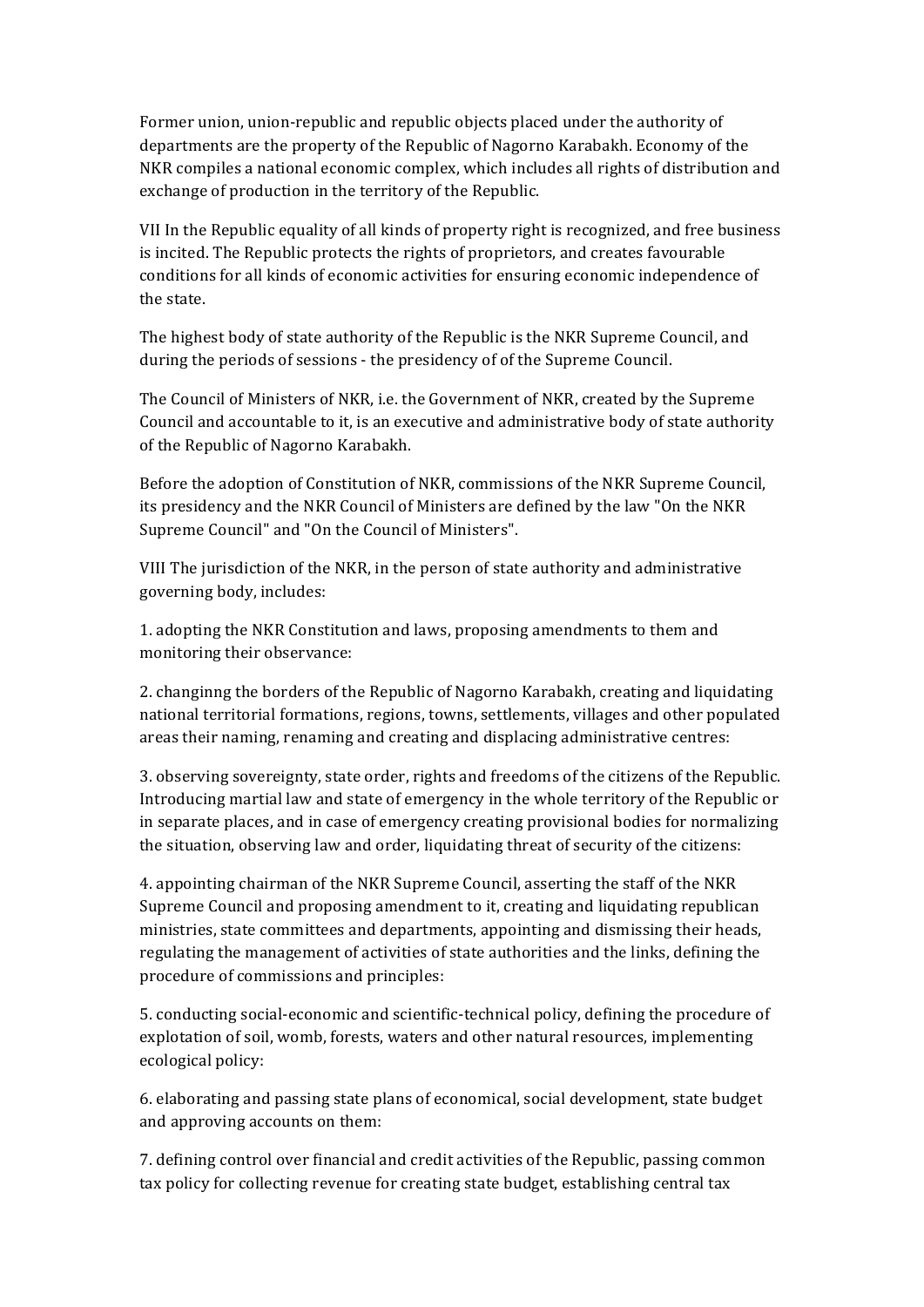service of the Republic, appointing and dismissing chief inspector, defining the jurisdiction and procedure of activities:

8. monitoring all branches of the national economy and social spheres, conservation of monuments of history, culture and nature:

9. monitoring bodies of internal affairs and national security, organizing Defense Council of armed forces, establishing its structure and controlling their activities:

10. creating Constitutional comittee of the NKR Supreme Council, organizing and establishing structures of the Supreme Court and juridicial authoriy of the Republic, defining their jurisdiction and procedure of activities:

11. Appointing and dismissing chief prosecutor, organizing prosecutor's activity and defining general provisions of the structure:

12. Granting amnesty to citizens condemned by the NKR Courts:

13. Fonctions of foreign policy of the Republic and representation in international relations. The Republic of Nagorno Karabakh is compitent to establish direct relations with foreign states, conclude treaties with them, exchange diplomatic and consular representatives, participate in activities of international organizations:

14. Adopting decrees on the symbols of the NKR state sovereignty:

15. solving problems of republican importance.

IX In the Republic of Nagorno Karabakh a common citizenship is defined. Basis of granting and losing citizenship is defined by the Law "On the NKR citizenship". The procedure and basis of granting a second citizenship is regulated according to treaties with other states.

The NKR citizens, regardless to their origin, social and property status, race and nationality, sex, education, language, religion, character and kind of occupation, have equal rights. Sovereignty of the NKR citizens is guaranteed in all spheres of economical, political, social and cultural life. The Republic guarantees freedom of rights of citizens in the whole volume that is contained in the declaration of human rights and in the norms of international right.

X The official language of the Republic of Nagorno Karabakh is Armenian. The Republic provides state support to its development.

The Republic of Nagorno Karabakh ensures free usage and development of Russian and those languages the population master, guarantees the rights of national minorities, creates favourable conditions for their evolvement in all spheres.

XI Operating public-political organizations of the Republic of Nagorno Karabakh have equal rights and participate in public-political, social-economic and cultural life of the Republic with equal rights.